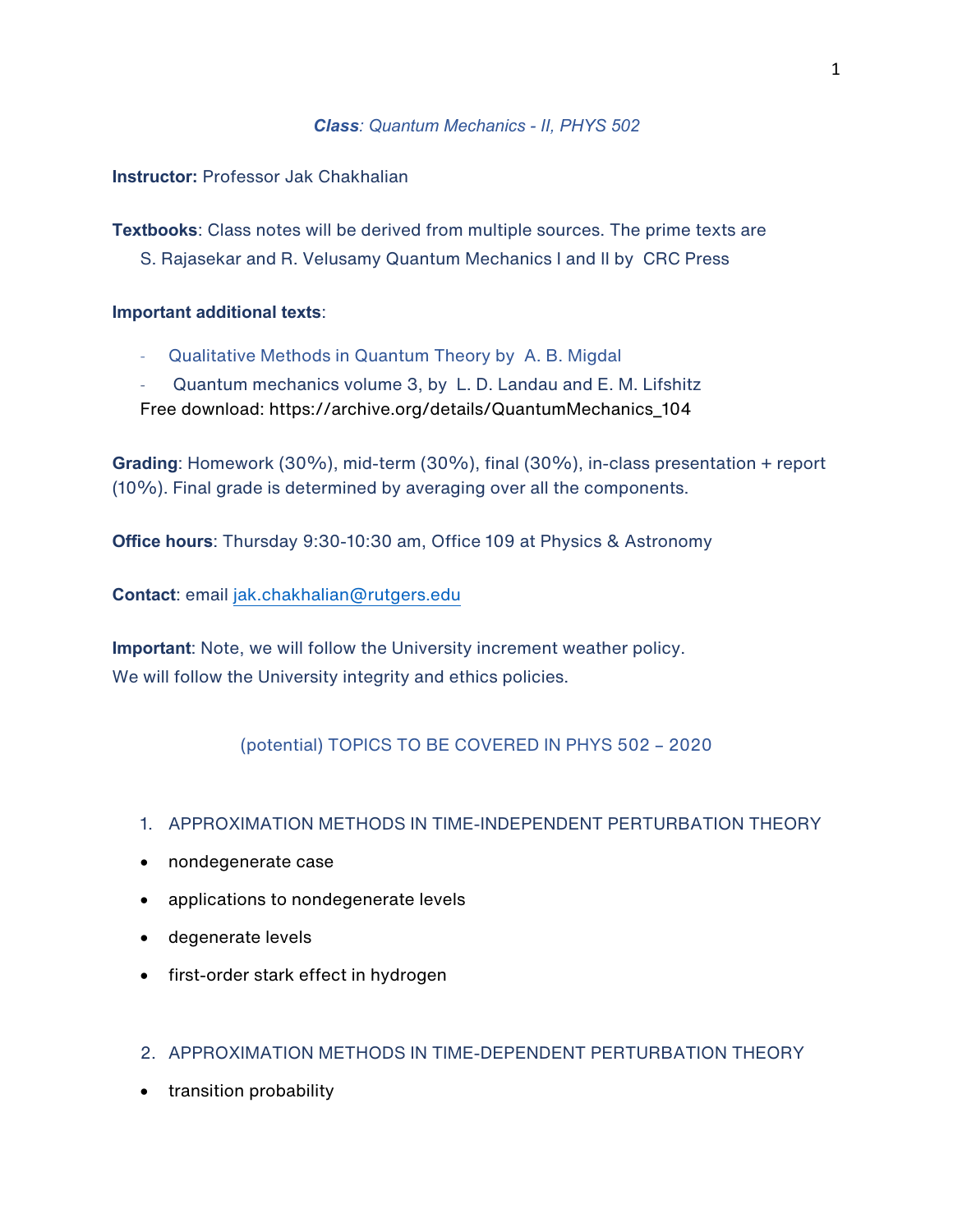- constant perturbation
- harmonic perturbation
- adiabatic perturbation
- sudden approximation
- the semi classical theory of radiation
- calculation of Einstein coefficients

#### 3. APPROXIMATION METHODS IN WKB AND ASYMPTOTIC METHODS

- principle of WKB method
- applications of WKB method
- WKB quantization with perturbation
- an asymptotic method

#### 4. APPROXIMATION METHOD - VARIATIONAL APPROACH

- calculation of ground state energy
- trial eigenfunctions for excited states
- application to hydrogen molecule

### 5. SCATTERING THEORY

- classical scattering cross-section
- scattering amplitude
- Green's function approach
- Born approximation
- partial wave analysis
- scattering from a square-well system
- phase-shift of one-dimensional case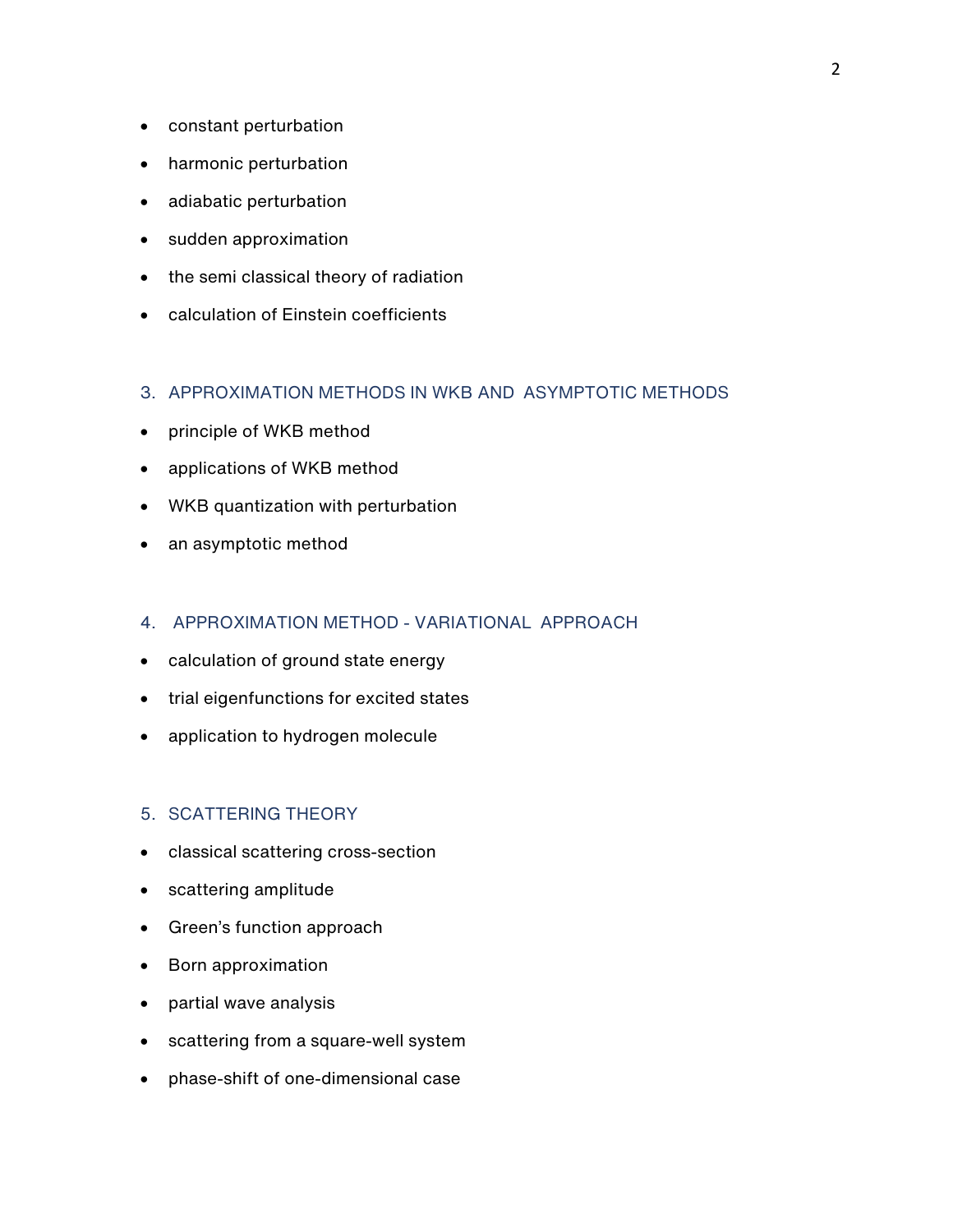#### • inelastic scattering

#### 6. IDENTICAL PARTICLES

- permutation symmetry
- symmetric and antisymmetric wave functions
- the exclusion principle
- spin eigenfunctions of two electrons
- exchange interaction
- collisions between identical particles

# 7. RELATIVISTIC QUANTUM THEORY

- Klein–Gordon equation
- Dirac equation for a free particle
- Negative energy states
- Jittery motion of a free particle
- Spin of a Dirac particle
- Particle in a potential
- Klein paradox
- relativistic particle in a box

# 8. BERRY'S PHASE, AHARONOV–BOHM AND SAGNAC EFFECTS

- derivation of Berry's phase
- origin and properties of Berry's phase
- classical analogue of Berry's phase
- examples for Berry's phase
- effects of Berry's phase